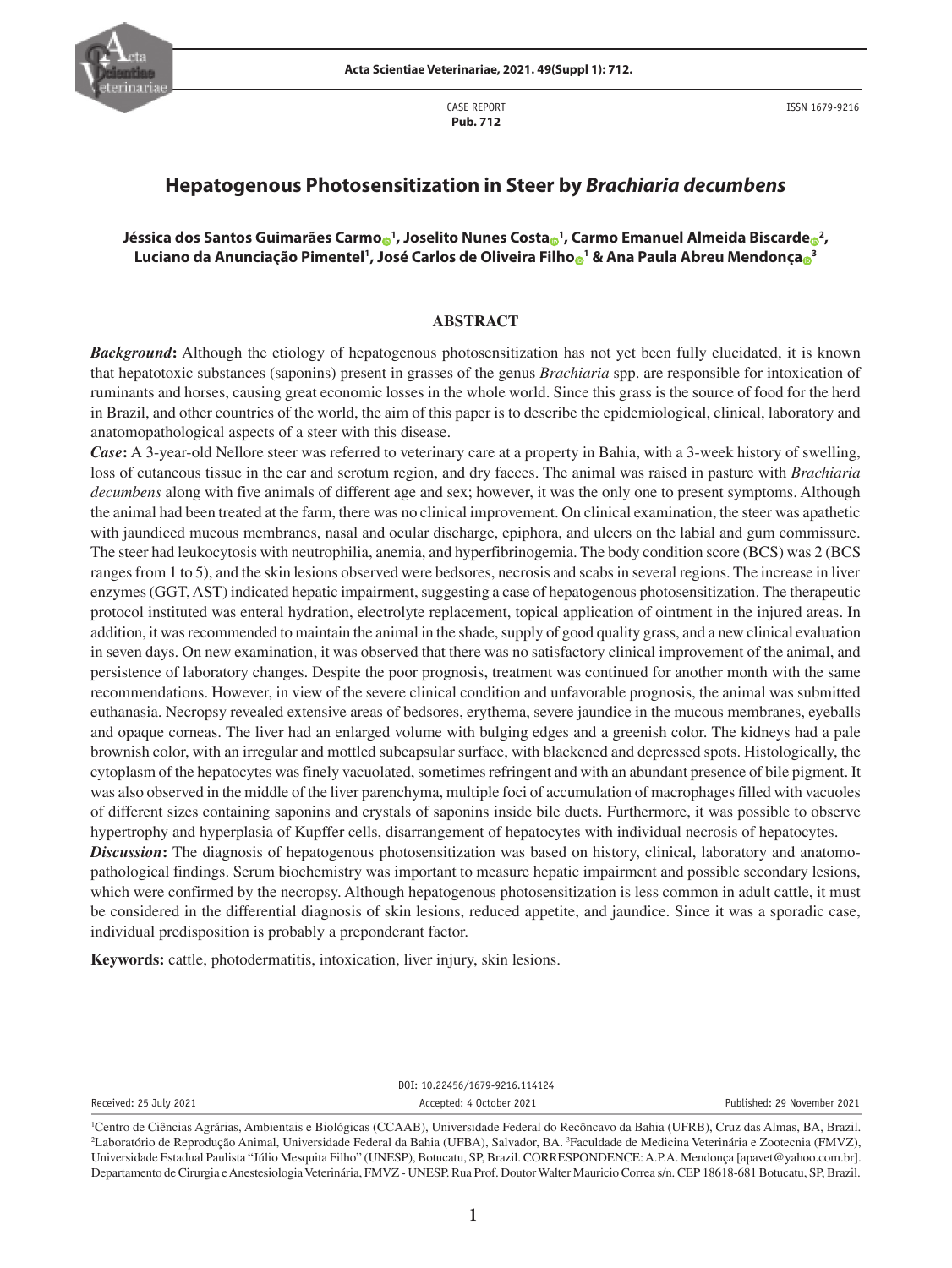## **INTRODUCTION**

Hepatogenous photosensitization occurs when substances present in plants or microorganisms alter the liver structure enough to impaired the process of excretion of phylloerythrin, photodynamic pigment formed from the catabolism of alimentary chlorophyll [22]. The non-eliminated phylloerythrin accumulates in the systemic circulation and, under the action of sunlight it absorbs certain wavelengths of ultraviolet rays and becomes active [29]. Activated, its molecules react with oxygen causing free radicals with cytotoxic action [15] that can result cellular lesions, intense inflammatory response, and eventually death [21,29].

The main clinical signs observed are: apathy, anorexia, edema, itch, keratitis, scabs in large extensions of skin, dehydration, and jaundiced [11,31]. In some cases, there may be neurological impairment attributed to secondary hepatic encephalopathy [1,6,31].

Most of the cases report describes animals in pastures of *Brachiaria decumbens* [17,20,31]. The intoxication by *Brachiaria* spp. it's described under natural conditions in sheep [5], goats [25,30], cattle [17], buffaloes [19], and horses [2]. Although the disease by ingestion of this grass is frequent in Brazil, the epidemiological factors for its onset have not yet fully elucidated [17].

Once this disease causes economic damage in Brazil and in other countries [17], with an estimated annual loss of more than R\$ 100,000.00 [7], it's important to describe all findings for aid the clinical prevention of the emergence of new cases and minimizing the losses. Therefore, this paper describes epidemiological, clinical, laboratory, and anatomopathological aspects of hepatogenous photosensitization by *Brachiaria decumbens* in steer.

#### **CASE**

A 3-year-old Nellore steer was referred to veterinary care at a property in the city of Maragogipe, Bahia's Recôncavo region, with a 3-week history of swelling, loss of cutaneous tissue in the ear and scrotum region, and dry faeces. The animal was raised on pasture along with 5 animals of different age and sex; however, it was the only one to present symptoms. The diet offered was the same for the entire group of animals, consisting of commercial feed in the trough without mineral supplementation, and water *ad libitum*. According to the owner, the exchange of

pastures occurred on a routine basis depending on the availability of forage and the number of animals. On the farm before veterinary care, the animal had been treated with fluid therapy with energetic and vitamin serum [Fortemil<sup>1</sup> - 500 mL intravenous, single dose]; mineral supplementation of calcium, phosphorus and magnesium [Calfon<sup>2</sup> - 200 mL intravenous, single dose]; liver protector [Mercepton<sup>3</sup> - 100 mL, intravenous, single dose], enema with sodium phosphate solution [Phosfoenema<sup>4</sup> - 130 mL, intra-rectal, single dose], and antibiotic therapy with penicillin [Agrothal<sup>5</sup>] and tetracycline [Terramicina<sup>6</sup>]. However, there was no clinical improvement.

On examination, the steer was apathetic with jaundiced mucous membranes, nasal and ocular discharge, epiphora, and ulcers on the labial and gum commissure. The body condition score (BCS) was 2 [BCS ranges from 1 to 5]. The skin lesions observed were bedsores, necrosis and crusting in muffle regions, the ventral surface and the tip of the tongue, the inner surface of the ears, the dewlap, the ventral portion of the thorax and abdomen (Figure 1). With the exception of the dry, smelly-faeces revealed by examination of rectal palpation, changes in other systems were not evidenced.



**Figure 1.** A- Steer with hepatogenous photosensitization caused by ingestion of *Brachiaria decumbens* and some observed changes. B- Ulcerative lesion on the tongue, flaking in the muffle and nasal discharge. C- Appearance of tree bark on the inner side of the ear. D- Epiphora and yellowish cornea. E & F- Loss of skin tissue in testis.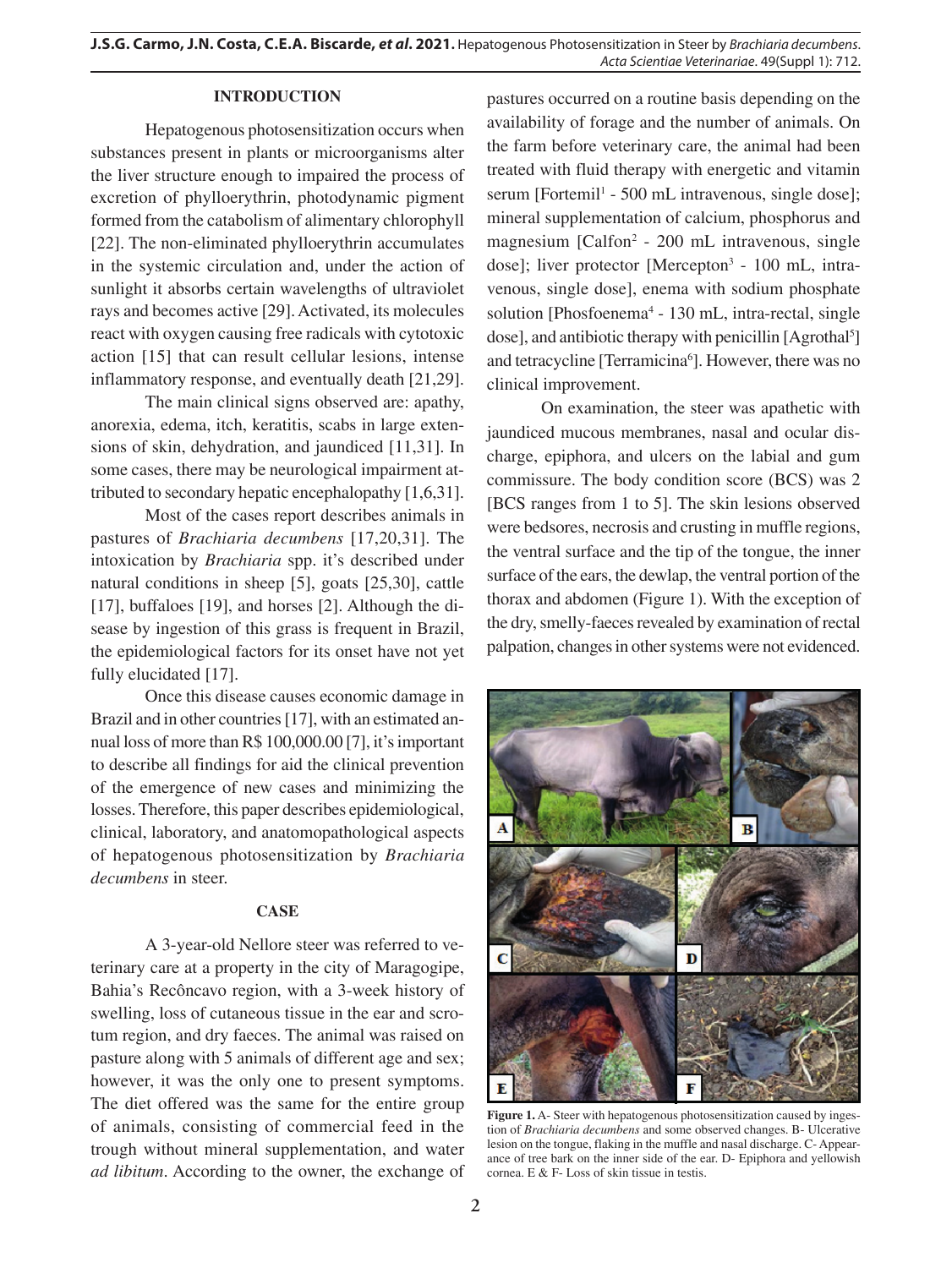Blood samples were collected by jugular venipuncture in Vacutainer siliconized tubes containing 10% EDTA (Vacuette<sup>7</sup>) for measurements of blood count, total plasma protein (TPP), plasma fibrinogen, and serum biochemistry [8]. The complete blood count revealed anemia, hyperfibrinogenemia; leukocytosis with neutrophilia; increased gamma glutamyl transferase, aspartate aminotransferase, urea, total, direct and indirect bilirubin. The animal also presented the presence of crystals of bilirubin, urobilinogen and bilirubin in urinalysis.

The diagnostic was of hepatogenic photosensitization, and the therapeutic protocol was enteral hydration, electrolyte replacement, topical application of ointment composed of urea, dihydrostreptomycin and penicillin [Ganadol<sup>8</sup>] in the injured areas. In addition, it was recommended to keep the animal in the shade in order to avoid exposure to sunlight, supply of good quality grass in the trough and a new clinical evaluation in seven days.

On new examination, it was observed that there was no suitable clinical improvement of the animal, and persistence of the findings in new laboratory tests. Despite the poor prognosis, treatment was continued for another month with the same recommendations. However, in view of the severe clinical condition and unfavorable prognosis, the animal was submitted euthanasia.

Necropsy revealed edema of the dewlap, extensive areas of bedsores. On the skin, dry areas with cracks, erythema, erosions and severe ulcers associated with crusts were observed, mainly on the ears, limbs, face, lip and scrotum. In addition, severe jaundice in

the mucous membranes, eyeballs, opaque corneas, and *Haemonchus placei* in the abomasum. The liver had an enlarged volume with bulging edges and a greenish color. The kidneys had a pale brownish color, with an irregular and mottled subcapsular surface, with blackened and depressed spots, which extended through the parenchyma until the corticomedullary transition. Fragments of the liver, kidney, and lymph nodes were collected, fixed in 10% formaldehyde, and routinely processed and stained with hematoxylin and eosin (HE9 ) for histopathological evaluation.

The microscopic examination showed extensive areas of proliferation of fibrous connective tissue in the liver, predominantly in the periportal space, giving the appearance of bridging fibrosis, associated with the proliferation of bile ducts (Figure 2A). The cytoplasm of the hepatocytes was finely vacuolated, sometimes refringent and with an abundant presence of bile pigment (Figure 2B). It was also observed in the middle of the liver parenchyma, multiple foci of accumulation of macrophages filled with vacuoles of different sizes (consistent with saponins), and crystals of saponins inside bile ducts. Furthermore, it was possible to observe hypertrophy and hyperplasia of Kupffer cells, disarrangement of hepatocytes with individual necrosis of hepatocytes. In the hepatic lymph node, evident lymphoid rarefaction and macrophages full of bile pigment were observed. In the kidney, it was possible to observe proliferation of mesangial cells, thickening of the basement membrane of mesangial capillaries, dilation of the urinary space, multiple foci of lymphoplasmacytic interstitial nephritis, tubular ectasia sometimes associated with hyaline cylinder



**Figure 2.** Histopathological examination of a steer's liver with hepatogenous photosensitization. A- Fibrosis and extra hepatocyte crystals [HE; Obj.100x]. B- Crystals of saponin and bile pigment found within hepatocyte cytoplasm [HE; Obj.100x].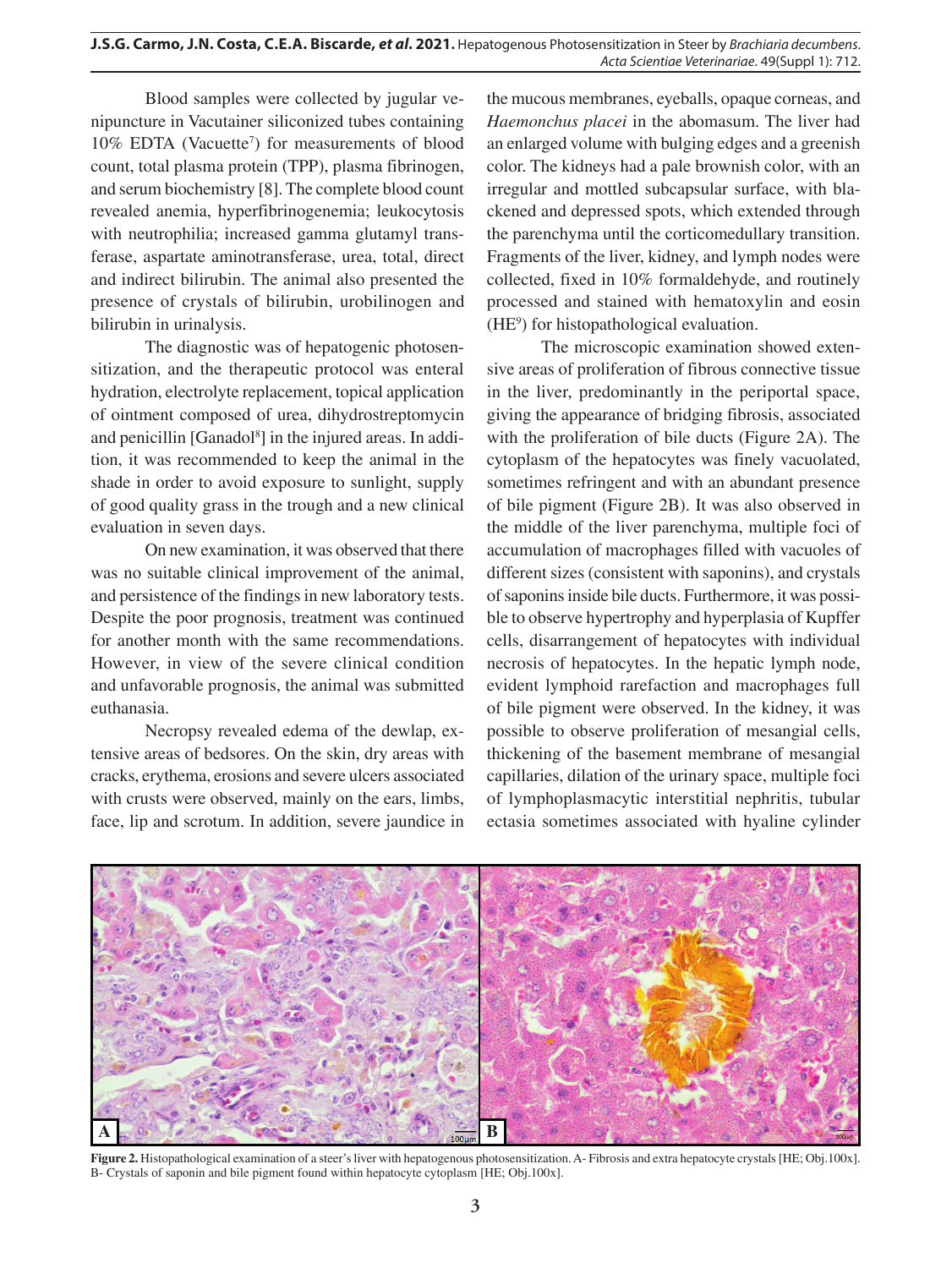and bile pigment, which was also observed adhered to cells tubular.

Based on epidemiological data and clinical signs, hepatogenous photosensitization was diagnosed. The complementary exams, especially necropsy and histopathology, were performed as diagnostic confirmation methods.

## **DISCUSSION**

In bovines, hepatogenous photosensitization must be differentiated from other diseases with jaundice, bilirubinemia and hemoglobinuria, especially babesiosis, dermatopathies such as scabies, solar dermatitis, and dermatophytosis in calves, that differ by the aspect of distribution of the lesions that are not restricted to portions of depigmented skin [2,22].

Although photosensitization is more common in younger animals, especially during weaning, a period of high stress for animals [23], the present paper reports the condition in an adult bovine similar to other cases available in the literature [26]. The steer was the only one affected in a group of five animals sustained under the same management, conditions similar to those of other producers in the region. Since it was a sporadic case, individual predisposition is probably a preponderant factor. It should be emphasized that *Brachiaria decumbens* present on picket is correlated with higher concentrations of saponins, higher toxicity, and greater potential for intoxication [31]. In addition, the concentration of saponins can vary in the same species, according to the planting location, plant age, stage of development and environmental stress [12,18]. Thus, as the picket was not grazed for some time, it is likely that the site had higher concentrations of saponins, as suggested by some studies [23].

The onset of skin lesions occurred shortly after the exchange of pasture with clinical signs consistent with the photosensitization outbreaks described [13,17,26,28]. Although the loss of skin tissue in the testis has not been reported in previous cases, the lesions observed are similar to those described in the udder [22]. The anemic syndrome in cattle with clinical presentation of the disease is described [4], however, it cannot be said that the anemia observed in the steer in the present case is due to this syndrome or due to blood loss by *Haemonchus placei* observed at necropsy [16].

Leukocytosis with neutrophilia and hyperfibrinogenemia are sensitive parameters in cattle that indicate an active inflammatory and/or infectious

process. Skin lesions had secondary bacterial infection and purulent secretion, processes that can justify these parameters, as well as internal lesions described in kidneys and liver caused by the direct or indirect action of saponins as described in the literature [13,16].

Similar to a previous study [3], high concentrations of the AST and GGT enzymes were observed in the present clinical case, suggesting injury in hepatobiliary system consistent with the disease, demonstrating that the serum biochemistry is sensitive for the diagnosis of hepatogenous photosensitization. Furthermore, the steer had a high concentration of creatine phosphokinase (1896 IU/L), probably due to the animal's preferential recumbence [14]. The increased values of total bilirubin and its fractions suggest that pre-hepatic and hepatic jaundice, due to the effect of saponins on the bilirubin conjugation mechanism and bile duct obstruction [9,27]. The increased value of urea is probably due to starvation that causes body protein stores to deplete [9]. The presence of urobilinogen, free bilirubin and crystals observed in urinalysis are consistent with cases of hepatobiliary diseases with cholestasis [9].

The prognosis in this case report was considered reserved, since the animal had intense and chronic injuries in the first clinical examination, without response to the treatment instituted. The worsening of lesions was a decisive factor for the euthanasia.

The necropsy findings were compatible with the clinical and laboratory changes observed in the present animal and in previous cases [24,31,32]. Histopathology characterized the action of saponins as an etiological agent of the disease. The accumulation of bile pigment and birefringent crystals, in addition to foamy cytoplasm macrophages, present in the liver, bile ducts and lymph nodes, and individual hepatocyte necrosis, were important findings for confirmation of the histopathological diagnosis [10,31,32].

It's important to point out that although the other herd animals in the herd have not been clinically affected, could have significant liver changes that would result in the liver being condemned in the slaughter future. Since it is possible that cattle after liver damage have stopped the consumption of toxic principles [7].

Despite being less common, adult cattle are susceptible to the development of photosensitization by *Brachiaria* spp. In addition to a good knowledge of the epidemiological aspects that predispose the disease, it's essential to perform a good clinical examination to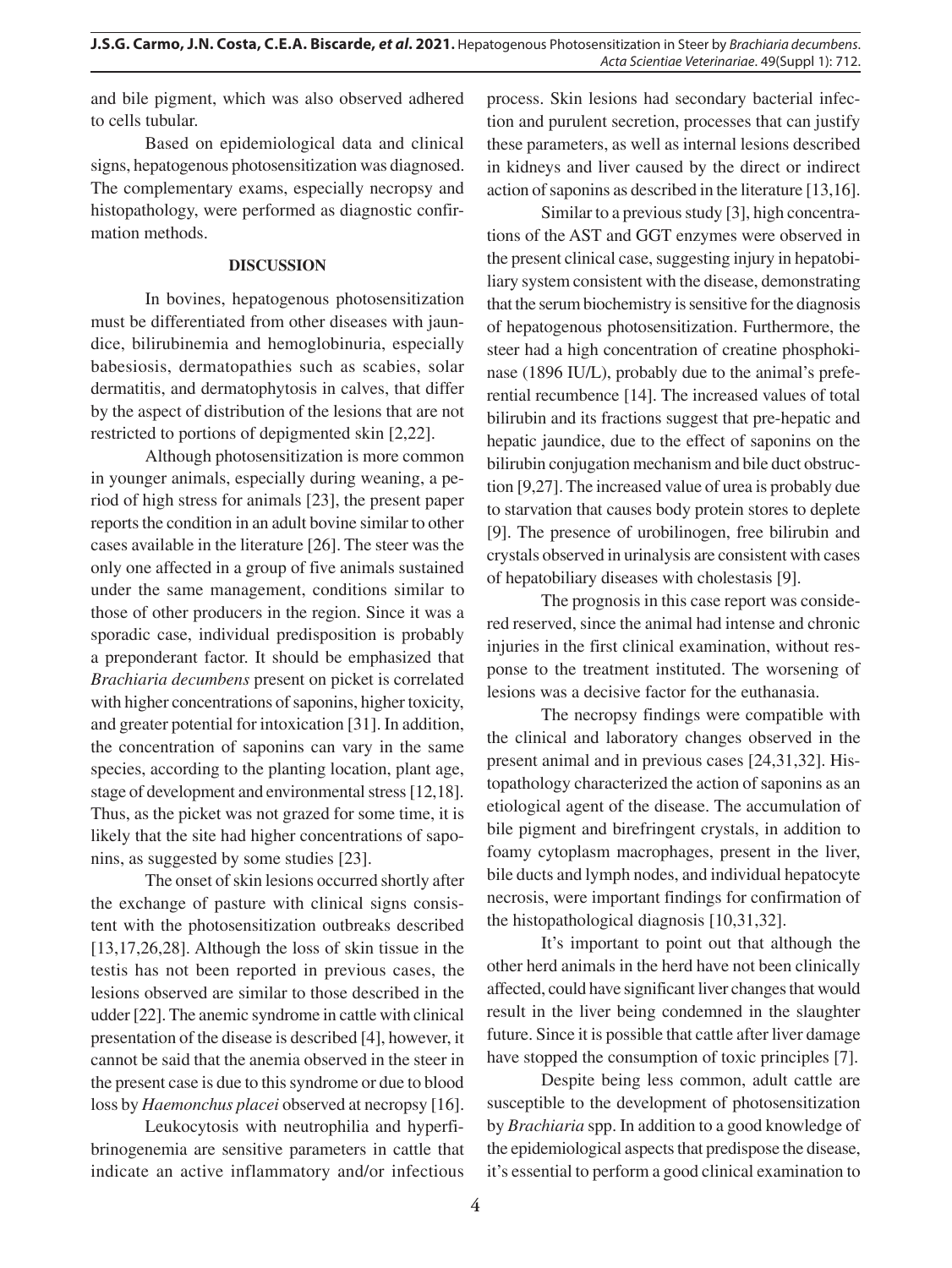## **J.S.G. Carmo, J.N. Costa, C.E.A. Biscarde,** *et al***. 2021.** Hepatogenous Photosensitization in Steer by *Brachiaria decumbens*. *Acta Scientiae Veterinariae*. 49(Suppl 1): 712.

determine the causes of disease. The serum biochemistry is efficient to evaluate hepatic impairment and possible secondary lesions, while the anatomopathological features are conclusive for the diagnosis of disease. Therefore, hepatogenous photosensitization should be considered in the differential diagnosis of adult cattle with skin lesions, appetite reduction, and jaundice.

### MANUFACTURERS

1 Ouro Fino Saúde Animal Ltda. Cravinhos, SP, Brazil. 2 Bayer S.A. São Paulo, SP, Brazil. 3 Laboratório Bravet Ltda. Rio de Janeiro, RJ, Brazil.

4 Cristália Produtos Químicos Farmacêuticos Ltda. São Paulo, SP, Brazil.

5 Fabiani Saúde Animal Ltda. São Paulo, SP, Brazil.

6 Laboratórios Pfizer Ltda. São Paulo, SP, Brazil. 7 Greiner Bio-One Produtos Médicos Hospitalares Ltda. Americana,

SP, Brazil.

8 Zoetis Indústria de Produtos Veterinários Ltda. São Paulo, SP, Brazil. 9 Laboratório de Patologia Veterinária, Hospital Universitário de Medicina Veterinária, Universidade Federal Recôncavo da Bahia. Cruz das Almas, BA, Brazil.

*Declaration of interest***.** The authors report no conflicts of interest. The authors alone are responsible for the content and writing of the paper.

# **REFERENCES**

- **1 Albernaz T.T., Silveira J.A.S., Silva N.S., Oliveira H.S., Reis A.S.B., Oliveira, C.M.C., Duarte M.D. & Barbosa J.D. 2010.** Fotossensibilização em ovinos associada à ingestão de *Brachiaria brizantha* no estado do Pará. *Pesquisa Veterinária Brasileira*. 30(9): 741-748.
- **2 Barbosa J.D., Oliveira C.M.C., Tokarnia C.H. & Peixoto P.V. 2006.** Fotossensibilização hepatógena em equinos pela ingestão de *Brachiaria humidicola* (Gramineae) no Estado do Pará. *Pesquisa Veterinária Brasileira*. 26(3): 147-153.
- **3 Cardona-Álvarez J., Vargas-Vilória M. & Paredes-Herbach E. 2015.** Estudio clínico e histopatológico de la dermatitis fototóxica en terneros Cebú en pastoreo de *Brachiaria decumbens*. *Revista MVZ Córdoba*. 21(2): 5366-5380.
- **4 Connor H.E. 1977.** *Poisonous Plants in New Zealand*. 2nd edn. Wellington: Keating Government Printer, pp.64-70.
- **5 Costa S.Z.R., Nespoli P.B., Bezerra Júnior P.S., NogueiraV.A., Driemeier D., Boabaid F.M., Peixoto P.V.,Armién A.M. & França T.N. 2013.** Avaliação lectino-histoquímica de fígado e rim de ovinos com fotossensibilização causada por *Brachiaria decumbens*. *Pesquisa Veterinária Brasileira*. 33(8): 955-962.
- **6 Cruz C., Driemeier D., Pires V.S. & Schenkel E.P. 2001.** Experimentally induced cholangiohepatopathy by dosing sheep with fractionated extracts from *Brachiaria decumbens*. *Journal of Veterinary Diagnostic Investigation*. 13(2): 170-172.
- **7 Faccin T.C., Brumatti R.C., Lima S.C., Madureira R.C., Fernandes C.E.S., Kommers G.D. & Lemos R.A.A. 2015.** Perdas econômicas pela condenação em matadouro frigorífico de fígados de bovino por fibrose causada por ingestão de *Braquiaria* spp. *Pesquisa Veterinária Brasileira*. 35(6): 547-551.
- **8 Jain N.C. 1993.** *Essentials of Veterinary Hematology*. Philadelphia: Lea & Febiger, pp.66-67.
- **9 Kerr M.G. 2003.** *Exames Laboratoriais em Medicina Veterinária: Bioquímica Clínica e Hematologia Veterinária*. 2.ed. São Paulo: Roca, pp.119-130.
- **10 Lemos R.A.A. & Purisco E. 2002.** Plantas Que Causam Fotossensibilização Hepatógena. In: Lemos R.A.A., Barros N. & Brum K.B. (Eds). *Enfermidades de Interesse Econômico em Bovinos de Corte: Perguntas e Respostas*. Campo Grande: Editora UFMS, pp.147-155.
- **11 Lemos R.A.A., Ferreira L.C.L., Silva S.M., Nakazato L. & Salvador S.C. 1996.** Fotossensibilização e colangiopatia associada a cristais em ovinos em pastagem com *Brachiaria decumbens*. *Ciência Rural*. 26(1): 109-113.
- **12 Lima F.G., Ribeiro C.S., Andrade D.D.F., Guimarães V.Y., Wysocki Júnior H.L., Haraguchi M. & Fioravanti M.C.S. 2009.** Braquiária: fatores que interferem nos níveis de saponina. *Ciência Animal Brasileira*. 1: 367-372.
- **13 Mendonça F.S., Camargo L.M., Freitas S.H., Dória R.G.S., Baratella-Evêncio L. & Evêncio Neto J. 2008.** Aspectos clínicos e patológicos de um surto de Fotossensibilização hepatógena em ovinos pela ingestão de *Brachiaria decumbens* (Gramineae) no município de Cuiabá, Mato Grosso. *Ciência Animal Brasileira*. 9(4): 1034-1041.
- **14 Meyer D.J., Coles H.E. & Rich L.J. 1995.** *Medicina de Laboratório Veterinária: Interpretação e Diagnóstico*. São Paulo: Roca, pp.3-6.
- **15 Moan J. & Sommer S. 1985.** Oxygen dependence of the photosensitizing effect of hematoporphyrin derivative in NHIK 3025 cells. *Cancer Research*. 45(4): 1608-1610.
- **16 Molento M.B., Tasca C., Gallo A., Ferreira M., Bononi E & Stecca E. 2004.** Método Famacha como parâmetro clínico individual de infecção por *Haemonchus contortus* em pequenos ruminantes. *Ciência Rural*. 34(4): 1139-1145.